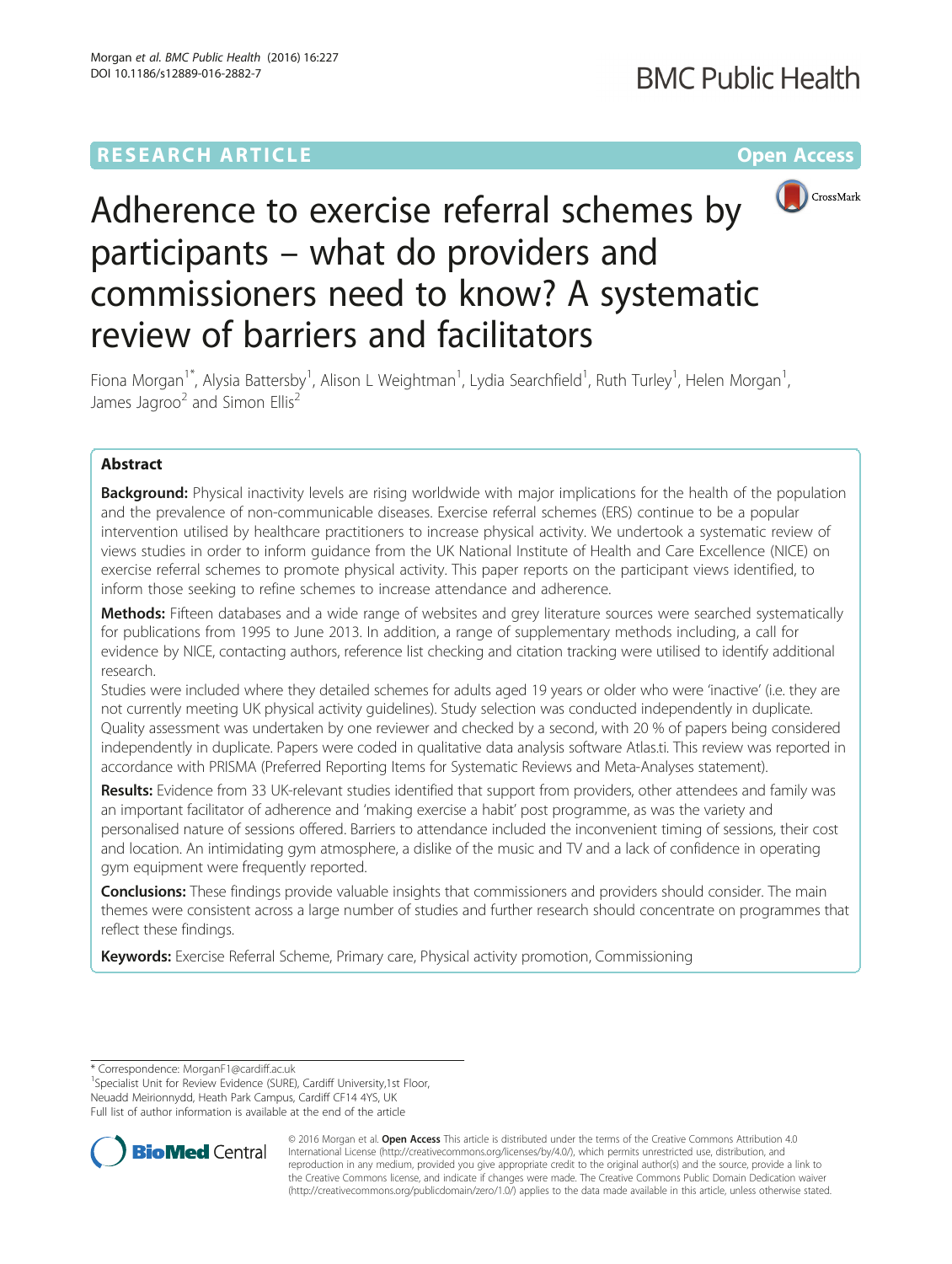# Background

Physical inactivity levels are rising with major implications for the prevalence of non-communicable diseases and the general health of the population. According to the World Health Organisation, "physical inactivity is now identified as the fourth leading risk factor for global mortality" [[1\]](#page-9-0). Revised UK Chief Medical Officers' guidelines for physical activity recognise that this activity can help prevent and manage over 20 conditions and diseases including coronary heart disease, some cancers, diabetes, obesity and musculoskeletal disorders [[2](#page-9-0)]. Current recommendations suggest a minimum of 150 min of moderate or 75 min of vigorous exercise weekly combined at least twice weekly with activities to increase muscle strength and reduce sedentary behaviour [[2\]](#page-9-0). In children, physical activity levels decrease from the age of 11 onward with a greater reduction for females than for males [\[3](#page-9-0)]. Recent data from the UK indicates that whilst around two thirds of those aged 16 and older met physical activity guidelines, this declines significantly with age [\[4\]](#page-9-0). A tool examining the Health Impact of Physical Inactivity indicates that, across England, only 21 % of people aged 40–79 achieve the recommended minimum weekly exercise target and major health gains could be made if this percentage was increased [\[5\]](#page-9-0). This lack of physical activity could cause as many as 36,815 premature deaths in England annually, signalling a compelling need for interventions that reduce inactivity.

A wide range of approaches have been explored to increase physical activity. Examples include population level interventions such as changes to the enviroment. Others operate at an individual level, such as brief advice from primary care practitioners; considered a key setting for the promotion of physical activity [\[6](#page-9-0)]. A larger number of primary care-based interventions have been developed over the past 20 years [[7](#page-9-0)]. Exercise referral schemes (ERS), first established in the early 1990s [[8](#page-9-0)], consist of an assessment involving a primary care or allied health professional to determine that someone is inactive, a referral to a physical activity specialist or service, an assessment to determine what programme of physical activity to recommend and participation in that programme [[9](#page-9-0)].

Exercise referral schemes continue to be popular despite a lack of evidence for their overall effectiveness and cost-effectiveness [[10](#page-9-0)–[12](#page-9-0)] in reducing inactivity. In 2006, the National Institute for Health and Care Excellence (NICE) issued guidance entitled "Four commonly used methods to increase physical activity" which included ERS. That guidance stated there was insufficient evidence to make any decision on ERS efficacy and recommended schemes only be commissioned as part of properly designed and controlled research studies [\[11](#page-9-0)]. In 2014 guidance specifically on exercise referral schemes was issued [\[9](#page-9-0)]. It states that funding should be restricted to sedentary or inactive individuals with existing health conditions or other factors putting them at increased risk of ill health. Schemes should also incorporate core techniques outlined in separate guidance on behaviour change (NICE public health guidance 49) [\[13\]](#page-9-0).

To inform the deliberations of the NICE Public Health Advisory Committee considering exercise referral schemes [[9\]](#page-9-0), we undertook a systematic review of views studies [[14](#page-9-0)]. The review sought to determine the factors influencing referral to, attendance at and successful completion of exercise schemes and longer-term participation in physical activity from the perspectives of those using, and those providing, commissioning and delivering these services. In the full review, clear themes emerged from the views of participants that, if taken into account, could maximise chances of ERS success and are therefore relevant to all who commission and provide such programmes. This paper reports on participant views with the aim of informing those seeking to refine schemes to increase attendance and adherence.

# **Methods**

This review is reported in accordance with the PRISMA (Preferred Reporting Items for Systematic Reviews and Meta-Analyses) statement [\[15](#page-9-0)].

A protocol was agreed with NICE. Following this, fifteen databases and a wide range of websites and grey literature sources were searched systematically to identify relevant studies in the English language conducted between 1995 and June 2013. A range of supplementary methods including a call for evidence by NICE, contacting authors, reference checking and citation tracking were utilised to identify further research.

Studies were included where they detailed views of 'inactive' adults aged 19 and older referred to exercise referral schemes (i.e. those not currently meeting UK physical activity guidelines). Where the age range was below 19 years, studies were included if most participants were aged 19 or older. When individuals were referred to exercise schemes for health reasons other than rehabilitation, they were assumed to be inactive. Schemes had to include assessment and referral by a primary care or allied health professional; formal assessment by a physical activity specialist; a physical activity programme.

Study selection was conducted independently in duplicate. All studies were assessed using the appropriate NICE quality appraisal form [\[16\]](#page-9-0). No quality appraisal form was available for process evaluations which were therefore not appraised. Quality appraisal [[16](#page-9-0)] and data extraction were undertaken by one reviewer and checked by a second, with 20 % of papers considered independently in duplicate. Papers were coded in qualitative data analysis software Atlas.ti [[17](#page-9-0)] by one reviewer and were checked by a second.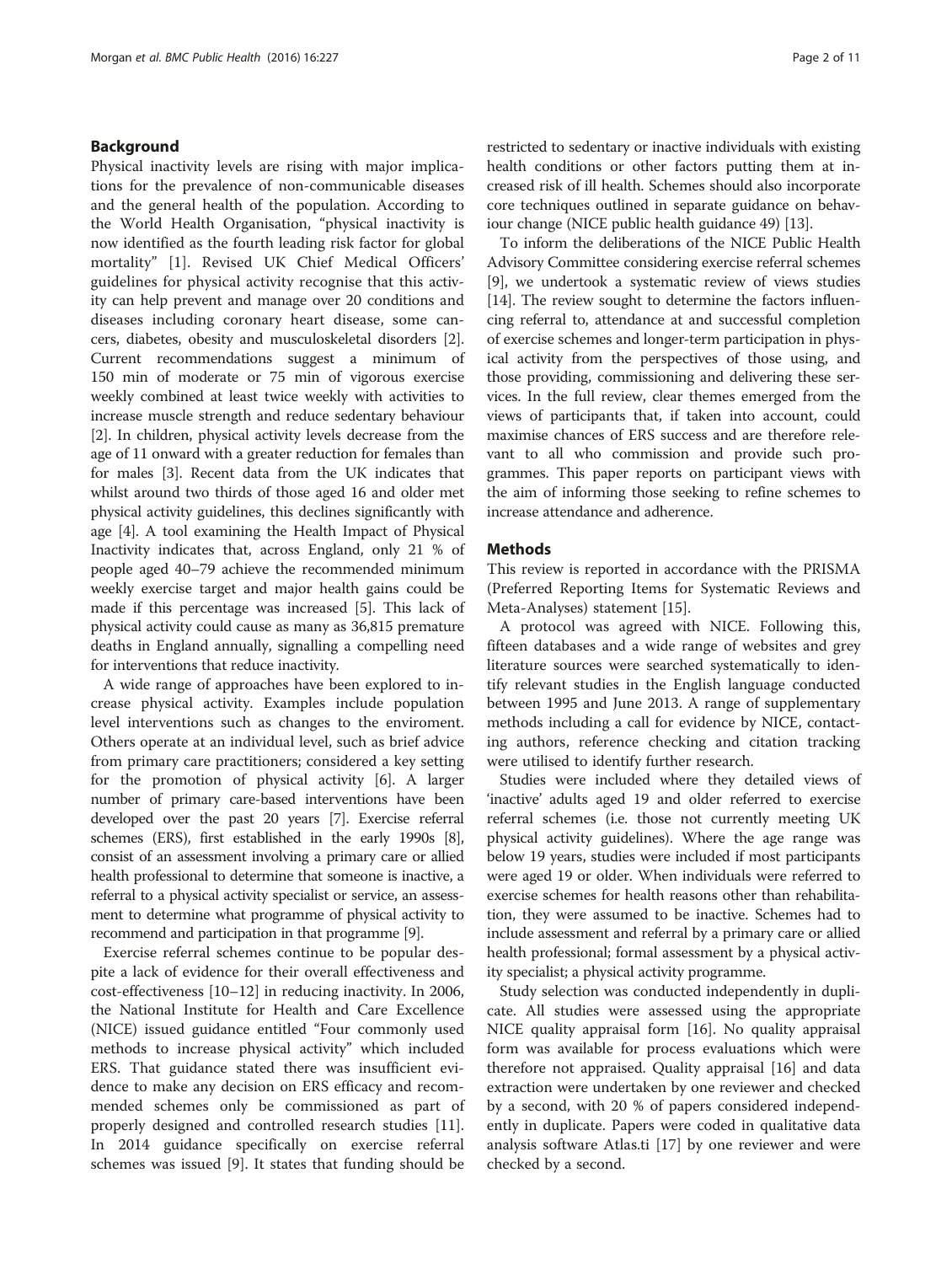A thematic analysis of the evidence was completed guided by NICE and Dixon Woods et al. [\[16](#page-9-0), [18\]](#page-9-0). Views from cross-sectional and mixed methods studies were analysed thematically and integrated with key findings from qualitative studies.

# Results

From database and website searching 6844 citations were identified, of which 180 papers were reviewed in full text. Given the size of the evidence base from UK studies, non-UK studies were excluded unless they contained data for hard to reach populations such as ethnic minorities, people with disabilities, and those experiencing socio-economic disadvantage. Forty-six papers describing 34 UK studies and one non-UK study met the inclusion criteria. Of these, 41 papers from 33 studies had data on participant views [See Fig. 1].

Twenty-four qualitative studies, eight cross-sectional and one longitudinal were included. Of the qualitative studies, two  $[19, 20]$  were assessed as high quality  $[++]$ , fourteen  $[21-34]$  $[21-34]$  $[21-34]$  $[21-34]$  as moderate quality  $[+]$  and eight  $[35-42]$  $[35-42]$  $[35-42]$  $[35-42]$  as low quality [−]. Six [[43](#page-10-0)–[48](#page-10-0)] of the eight cross-sectional studies

were deemed moderate  $[+]$  and two  $[49, 50]$  $[49, 50]$  low quality [−]. The one prospective longitudinal study [[51](#page-10-0)] was assessed as high quality [++].

Thirty-two studies were UK-based and one [[28](#page-9-0)] was conducted in the Netherlands. The studies are summarised in Table [1](#page-3-0) and details are available in the full review [[14](#page-9-0)]. Six studies [[20](#page-9-0), [22, 26](#page-9-0), [27, 32](#page-9-0), [40\]](#page-10-0) were reported in two papers each and one study [\[24\]](#page-9-0) in three papers.

Most schemes (22 of 32) operated out of local authority leisure centres. Views expressed by participants focused primarily on gym-based and exercise class activities. The range of activities offered by providers was not always reported. Where reported (14 out of 22 local authority leisure centres) these included gym, exercise classes, swimming and walking.

#### Findings from included studies

The included studies reported a wide range of participant views of factors affecting attendance at and successful completion of ERS and longer-term physical activity. We categorised the factors into 19 themes, ten of which may be described as extrinsic and nine as intrinsic

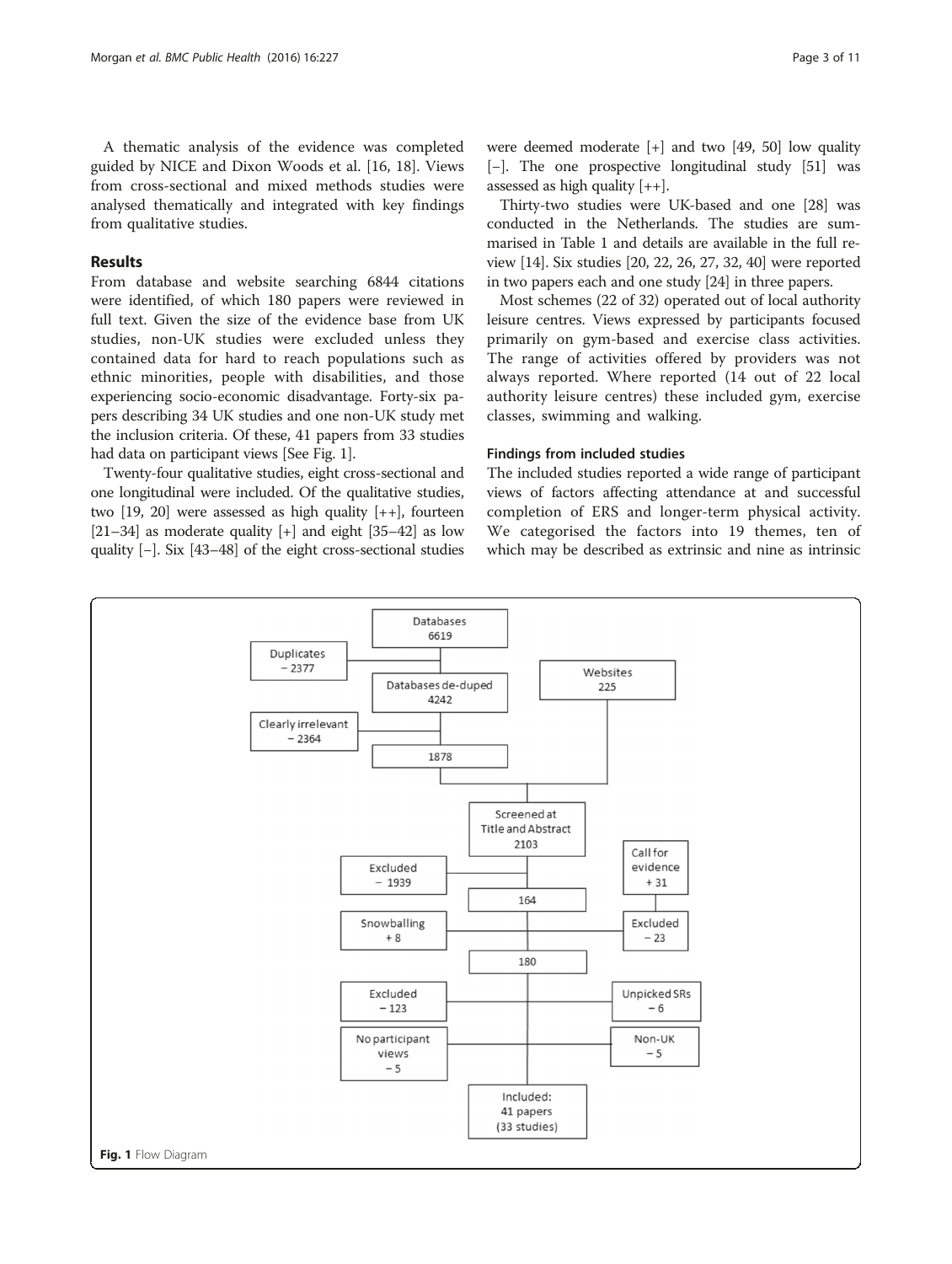<span id="page-3-0"></span>Table 1 Summary of included studies

| wie i sammary or included stadies             |                          |                                                                                                               |               |                           |                                                                                                                         |
|-----------------------------------------------|--------------------------|---------------------------------------------------------------------------------------------------------------|---------------|---------------------------|-------------------------------------------------------------------------------------------------------------------------|
| First Author & year                           | Design &<br>Quality      | Intervention                                                                                                  |               | Venue Duration<br>(weeks) | Population                                                                                                              |
| <b>Beaufort Research</b><br>2013 [49]         | CSS <sup>c</sup>         | Welsh National ERS                                                                                            | LC            | 16                        | Wales; $N = 1000$ ; Age ≥18                                                                                             |
| <b>Beers 2006</b> [21]                        | Qualitative <sup>b</sup> | Free access to advice and<br>facilities - ELC participants                                                    | LC            | 12                        | Wirral; N = 181; Age 16-79                                                                                              |
| Carroll 2002 [19]                             | Qualitative <sup>a</sup> | GP referred - activities including<br>gym, swimming and aerobics                                              | LC            | Varied                    | Mid and North England; $N = 35$ ; South Asian<br>Muslim women; plus 10 GP referrers,<br>13 scheme providers             |
| <b>Clarke 1996</b> [43]                       | CSS <sup>b</sup>         | GP referred ERS with personalised<br>counselling and tailored exercise<br>prescription                        | LC            | 12                        | Birmingham; $N = 500$ ; mean age ca 46<br>[SD ca 14.0]; 69 % F; 40 % social class IV/V                                  |
| Cock 2006 [35]                                | Qualitative              | GP referred ERS (5 schemes); activities<br>included gym-, water- and hall-based<br>exercises                  | LC            | $10 - 13$                 | South & North England; $N = 1024$                                                                                       |
| <b>Crone 2002</b> [22]                        | Qualitative <sup>b</sup> | GP referred ERS (3 schemes)                                                                                   |               | Varied Ca 12              | North & South West England; $N = 18$ ; mean<br>age 55.5 years; F13 M5                                                   |
| Crone 2005 [54]                               |                          |                                                                                                               |               |                           |                                                                                                                         |
| <b>Cummings 2010 [44]</b>                     | $CSS^b$                  | Exercise for Health programme;<br>walking, gym, swim, cycle and<br>class-based exercises                      | Not           | Not<br>stated stated      | Northern Ireland; $N = 210$ ; mean age $54.8 \pm 15.7$ ;<br>F106 M104                                                   |
| Day 2001 [50]                                 | CSS <sup>c</sup>         | Exercise for Health programme;<br>consultation & follow up                                                    | Varied 8      |                           | Scottish borders; $N = 324$                                                                                             |
| Graham 2006 [23]                              | Qualitative <sup>b</sup> | GP referred ERS - Consultation,<br>exercise, review.                                                          | LC/G          | 14                        | North West England; $N = 985$                                                                                           |
| Hardcastle 2002 [24],<br>2001 [55], 2005 [56] | Qualitativeb             | ERS - Gym-and class-based activities                                                                          | LC            | 10                        | East Sussex; $N = 8$ ; Age 43–77 years; all female                                                                      |
| <b>Joyce 2010</b> [36]                        | Qualitative <sup>c</sup> | ERS (some GP referred) - Gym<br>membership on prescription for<br>patients with obesity related<br>conditions | G             | 12                        | County Durham; $N = 25$ in community; GP ERS<br>$N = 5$ ; F3 M2; 4/5 were >50 years old                                 |
| <b>Khanam 2008 [45]</b>                       | $CSS^b$                  | GP referred ERS- 3 gym sessions per<br>week (overweight women)                                                | LC            | Not<br>stated             | East London; $N = 25$ ; Age 30-60 mean age<br>47.3 (SD 9.1); all F; Bangladeshi; Muslim                                 |
| Lord 1995 [37]                                | Qualitative <sup>c</sup> | GP referred ERS -3 sessions per week                                                                          | LC            | 10                        | Stockport; N = 252; Ag 30-55; F198 53 M53 1<br>Unknown; Socially deprived area; plus 6 referrers,<br>7 scheme providers |
| Markland 2010 [46]                            | CSS <sup>b</sup>         | GP referred ERS [no further<br>description]                                                                   | Not<br>stated | 10                        | UK (location not stated); $N = 136$ ; mean age<br>54.5; (SD 12.9); range 23-80; all F.                                  |
| <b>Martin 1999</b> [25]                       | Qualitative <sup>p</sup> | GP referred ERS                                                                                               | LC/G          | 10                        | Margate Kent; $N = 77$ ; mean age 53 years;<br>F39 M28                                                                  |
| <b>Mills 2008</b> [26],<br>2012 [57]          | Qualitativeb             | Primary care referred ERS including<br>gym-based sessions and swimming                                        | LC            | 26                        | Inner London; $N = 17$ ; mean age 54.7 (SD 12.4);<br>range 31-68); F13 M4; plus 7 referrers, 4 scheme<br>providers      |
| Morton 2008 [47]                              | CSS <sup>b</sup>         | ERS (no detail) - Two sessions per<br>week                                                                    | LC            |                           | Ca $10-12$ UK (location not stated); $N = 30$ ; mean age<br>51.9 years; F22 M8                                          |
| <b>Murphy 2010 [27]</b><br>Moore 2013 [58]    | Qualitative <sup>p</sup> | GP referred ERS with discounted<br>sessions in six centres                                                    | LC            | 16                        | Wales; $N = 32$ participants; CHD risk factors                                                                          |
| <b>Myron 2009</b> [38]                        | Qualitative <sup>c</sup> | GP referred ERS - 2 centres                                                                                   | Varied Not    | stated                    | UK (location not stated); N not stated. Mean<br>age 42, range 20-72; 71 % F.                                            |
| <b>Rahman 2011</b> [48]                       | $CSS^b$                  | GP referred ERS; free of charge -<br>2 sessions per week                                                      | LC            | 12                        | UK (location not stated); $N = 653$ ; 18–83 years;<br>$F = 68.6$ %. M = 31.4 %                                          |
| <b>Schmidt 2008 [28]</b>                      | Qualitative <sup>b</sup> | GP or health professional referred<br>ERS -Specialist advice and low cost<br>access to facilities             | Not<br>stated | 20                        | Amsterdam, Netherlands; $N = 523$ ; Low SES<br>and ethnic minority women aged 24-55                                     |
| <b>Sharma 2012</b> [29]                       | Qualitative <sup>b</sup> | Health professional referred ERS - 2<br>supervised gym sessions per week                                      | LC            |                           | South London; $N = 9$ ; 37-61 year; F4 M5;<br>stroke survivors                                                          |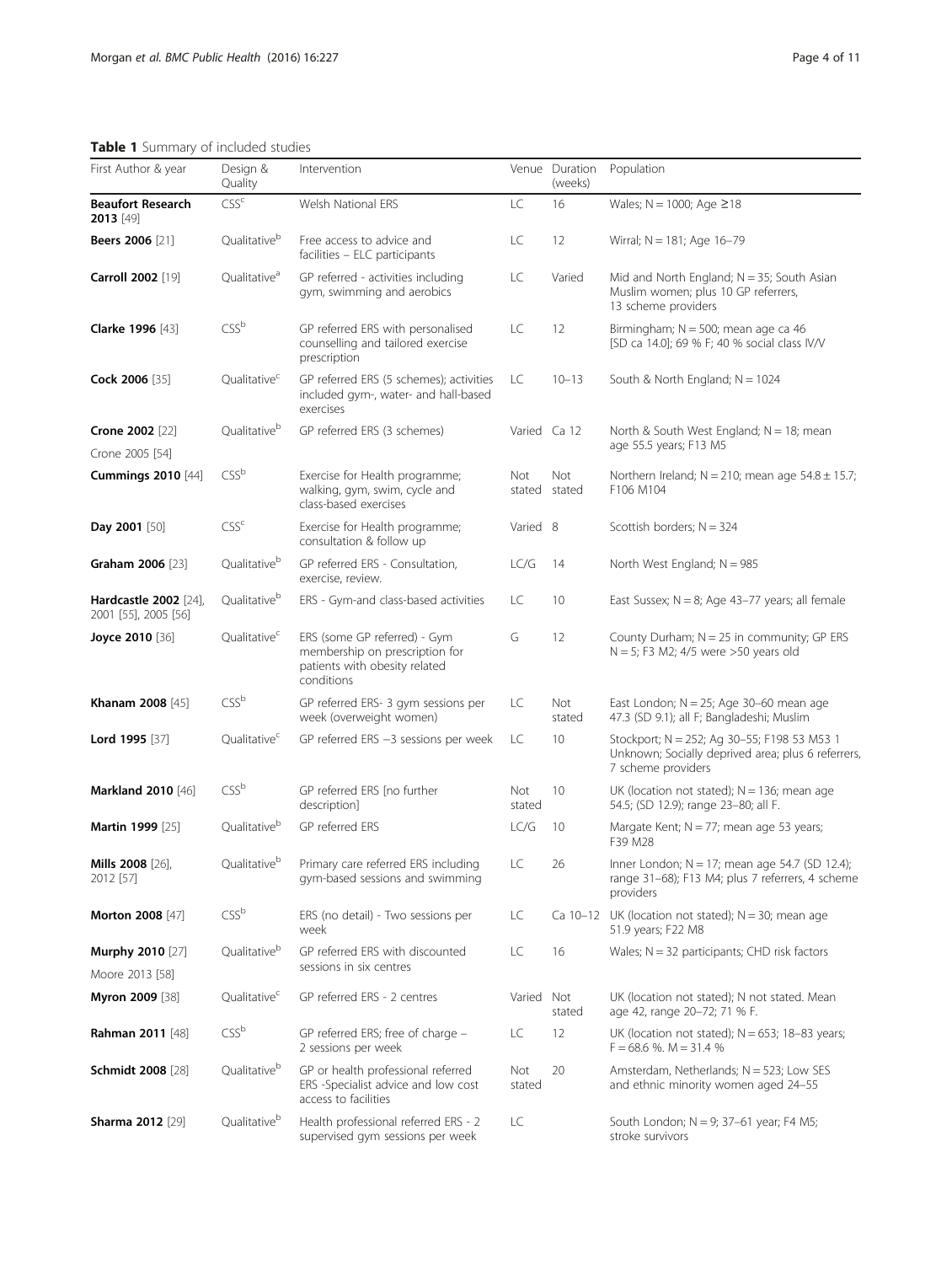Table 1 Summary of included studies (Continued)

| Shaw 2012 [30]    | Oualitativeb                             | GP referred for pre-exercise screening,<br>health coaching (3 sessions) and<br>community based exercise              | Varied 52                |                      | Paisley, Scotland; $N = 174$ ; mean age 69.9 years;<br>43 M41; patients with stable coronary heart<br>disease            |
|-------------------|------------------------------------------|----------------------------------------------------------------------------------------------------------------------|--------------------------|----------------------|--------------------------------------------------------------------------------------------------------------------------|
| Singh 1997 [39]   | Qualitative <sup>c</sup>                 | GP referred supervised ERS - 20<br>sessions free, 20 half price                                                      | LC                       | <b>Not</b><br>stated | South East London; $N = 13$ ; age range 30-61;<br>F11 M2                                                                 |
| Stathi 2004 [31]  | Qualitative <sup>b</sup>                 | Supervised ERS - gym and class<br>based activities                                                                   | LC                       | <b>Not</b><br>stated | South West England; $N = 13$ ; age range 63-79;<br>F5 M8                                                                 |
| Tai 1999 [51]     | Longitudinal <sup>a</sup>                | GP referred ERS -Tailored programme<br>of 20 sessions                                                                | LC                       | 10                   | Inner London; $N = 152$ ; age range 16-75;<br>F108 M44                                                                   |
| Taket 2006 [32]   | Oualitative <sup>b</sup>                 | GP referred pilot ERS - three exercise<br>consultations plus phone calls -<br>walking, gardening, classes            | Not<br>stated            | 52                   | Inner London; N = 225; Age 44-65; F 22 M15;<br>Type II diabetics; plus 14 non participants,<br>32 health professionals   |
| Gauvin 2007 [59]  |                                          |                                                                                                                      |                          |                      |                                                                                                                          |
| Taylor 1996 [40]  | Oualitative <sup>c</sup><br>[within RCT] | GP referred ERS with 20 sessions at<br>half cost - included rowing, cycling,<br>step machine and treadmill sessions. | LC                       | 10                   | Hailsham, East Sussex; $N = 142$ ; age range<br>40-70 years; patients with CHD risk factors                              |
| Taylor 1998 [60]  |                                          |                                                                                                                      |                          |                      |                                                                                                                          |
| Walsh 2012 [41]   | Oualitative <sup>c</sup>                 | Local authority subsidised exercise<br>programme                                                                     | Not<br>stated            | 12                   | UK (location not stated); $N = 2101$ , $\geq$ age 45;<br>chronic joint pain/osteo-arthritis; plus 88<br>scheme providers |
| Ward 2007 [42]    | Qualitative <sup>c</sup>                 | GP referred Welsh Heartlinks<br>programme - ERS, Tai Chi,<br>SlimSwim: motivational interviews                       | Varied 52                |                      | Merthyr Tydfil, Wales; $N = 317$ ; 24-88 years;<br>F212 M105; plus 3 referrers                                           |
| Wiles 2008 [20]   | Qualitative <sup>a</sup>                 | Physiotherapy referred ERS -<br>3 schemes                                                                            | $\overline{\mathcal{C}}$ | Not<br>stated        | South England; $N = 9$ ; age range 18-78 years;<br>1 F 8 M; stroke survivors; plus 15 physios, 6<br>scheme providers     |
| Wiles 2007 [61]   |                                          |                                                                                                                      |                          |                      |                                                                                                                          |
| Wormold 2004 [33] | Oualitative <sup>b</sup>                 | GP referred ERS - 4 schemes                                                                                          | LC                       | 10                   | North Yorkshire; $N = 30$ ; Age range 25-84;<br>20 F 10 M                                                                |
| Wormold 2006 [34] | Qualitative <sup>b</sup>                 | Active Lifestyles service including<br><b>FRS</b>                                                                    |                          | Varied 10-12         | Kingston upon Hull; $N = 16$ ; Mean age 53;<br>range 15-73; 11 F 5 M; urban deprived;                                    |

Where more than one paper relates to a study, the main study paper is highlighted in bold

CSS Cross sectional survey, ELC Exercise and Life Style Centre, ERS Exercise referral scheme, F Female, G Gym, LC Leisure Centre, M Male, SD Standard deviation Key to quality checklist scores [\[16](#page-9-0)]:

<sup>a</sup> All or most of the checklist criteria have been fulfilled, and where they have not been fulfilled the conclusions are very unlikely to alter

b Some of the checklist criteria have been fulfilled, and where they have not been fulfilled, or are not adequately described, the conclusions are unlikely to alter criteria have been fulfilled and the conclusions are pric Few or no checklist criteria have been fulfilled and the conclusions are likely or very likely to alter

to participants. Intrinsic factors define the participants, such as motivation and preferences. Extrinsic factors refer to a participant's environment, such as family, scheme design or exercise setting.

# I. Extrinsic factors

# Support

A number of themes highlighted the importance of support from providers, peers and family or friends for motivating scheme adherence and longer-term physical activity. Seventeen studies [\[20](#page-9-0)–[28, 30](#page-9-0), [31](#page-9-0), [33](#page-9-0)–[35](#page-9-0), [40, 42, 44\]](#page-10-0) identified good support and supervision from staff as a facilitator and its absence a barrier to adherence. Respondents often had concerns about exercising safely and also valued advice, support and encouragement from scheme providers [[23, 24, 26](#page-9-0)–[28](#page-9-0), [30](#page-9-0), [35](#page-9-0)]:

'I feel that if you were exercising and suddenly something happens, were they around? I didn't notice anyone (Participant). You were worried about harming yourself? (Researcher) Yes that's what it boiled down to' (Beverly, aged 64) [\[24\]](#page-9-0).

Scheme members also felt that supervision was needed in order to build knowledge on how to use equipment, exercise effectively and improve fitness [\[22, 25](#page-9-0), [27\]](#page-9-0). They commonly described how providers were needed to build or maintain their motivation to exercise [[21](#page-9-0), [24](#page-9-0), [27](#page-9-0), [33](#page-9-0), [44](#page-10-0)]:

#### 'It would be so easy to not bother when on your own' [\[44\]](#page-10-0).

Several studies highlighted the negative opinions expressed by scheme members about a perceived lack of provider support [[20](#page-9-0), [21, 35](#page-9-0)] and a positive feeling when adequate supervision was perceived [[30, 34\]](#page-9-0).

The desire for professional support beyond the end of the programme was a key concern for participants in eight studies [\[21](#page-9-0), [23, 27, 28](#page-9-0), [32, 33](#page-9-0), [35, 36](#page-9-0)]. Its continuation beyond the programme was considered a facilitator [[32, 33\]](#page-9-0), and a lack of on-going support was seen as a barrier to continuing exercise [[21, 23, 27, 28](#page-9-0), [35](#page-9-0), [36](#page-9-0)]:

....most participants who dropped out of exercise postcompletion of referral cited the removal of this Exercise Professional as the primary motivating factor [[35\]](#page-9-0).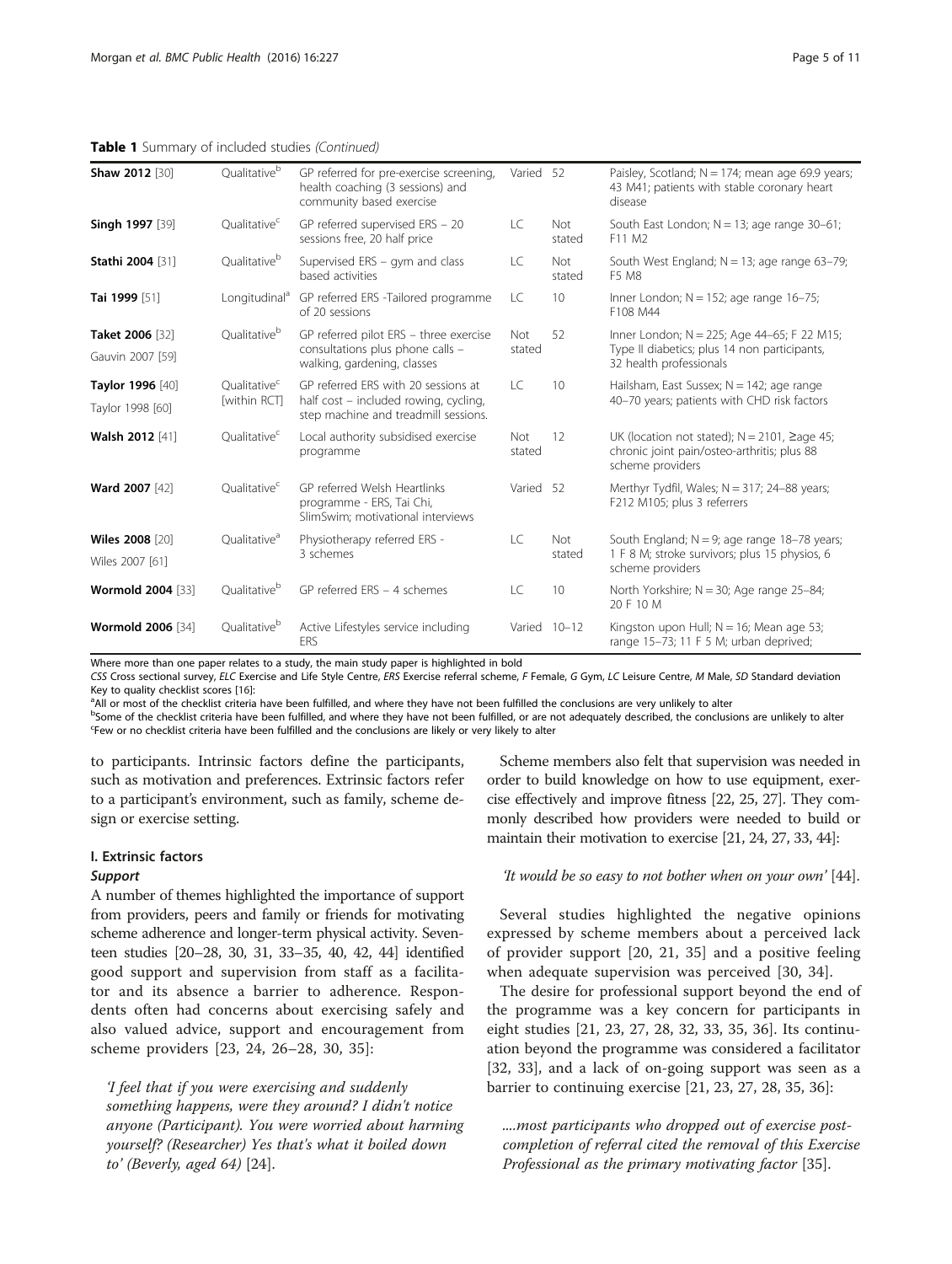In addition to support from providers, scheme members greatly valued support from peers. Having a companion or buddy alongside was seen as a motivating factor by participants during the scheme [\[21](#page-9-0)–[24](#page-9-0), [29, 32](#page-9-0), [35](#page-9-0), [37, 39](#page-10-0)] and after [[25](#page-9-0)]:

'It is nice because you have got a mixture of people you have got some people who are older than me and some who are younger than me, but we have that bit of a repartee between us, you know and we get on the bike and we say "we are off to high town now, come on all on your gears" So we make a laugh of it you see' [\[23](#page-9-0)].

Engagement with others was seen as an aid to integration and enjoyment of exercise referral schemes in 15 studies [\[21](#page-9-0)–[24, 26](#page-9-0)–[30](#page-9-0), [33](#page-9-0), [35](#page-9-0)–[37, 44, 45\]](#page-10-0):

Some said they found it encouraging that the group was made up of friendly participants with similar health conditions, and this is also mentioned as a stimulus for continuing to exercise: 'If she can do it, maybe I can too' [\[28\]](#page-9-0).

'gym is a lonely place' [\[26\]](#page-9-0).

Participants also benefited from group activities in the company of like-minded companions rather than solitary exercise, as reported in six studies [\[20, 21](#page-9-0), [25](#page-9-0), [26, 30](#page-9-0), [33](#page-9-0)]:

Beyond support from providers and peers within exercise referral schemes, participants found external support from family members and friends, particularly from a spouse, encouraged them to participate in physical activity [[23](#page-9-0)–[25,](#page-9-0) [40\]](#page-10-0). A lack of support was found to discourage uptake and adherence [\[40, 45](#page-10-0)], as reported in six studies exploring the theme of external support.

#### Scheme setting and accessibility

Many studies discussed participant views on scheme settings (gym or leisure centre environment) and accessibility (location, travel and cost). Respondents in 9 studies described feeling uncomfortable and intimidated in the unfamiliar gym environment [[21](#page-9-0), [22](#page-9-0), [24](#page-9-0)–[27, 33, 35](#page-9-0), [40\]](#page-10-0). This may be related to a perceived image of other users being fit, slim, young and beautiful [[22](#page-9-0), [24, 25](#page-9-0), [33](#page-9-0), [35\]](#page-9-0) together with participants' own low self-esteem and body image [[21](#page-9-0)–[24](#page-9-0), [28](#page-9-0), [29](#page-9-0), [40](#page-10-0)]:

'I felt very uncomfortable every time I entered the gym to the extent I felt like a freak  $(F/38/460)'$  [[21\]](#page-9-0).

Alison 'I thought it was probably going to be all, you know, young and beautiful who were all frightfully good at everything' (2 fg1 122–3). Claire 'I didn't know what to expect you know, but I have felt a bit like you that it might be all beautiful young things in their leotards and what not' [\[22\]](#page-9-0).

Participants also reported concerns about using gym equipment [[21, 22](#page-9-0), [35](#page-9-0)]:

'The technology totally overwhelmed me' (Participant 0201). 'I ruined one machine; I'm just not inclined that way' (Participant 0205) [\[35\]](#page-9-0).

Negative opinions about the noise, volume or type of music played were expressed in six studies [[22](#page-9-0), [25](#page-9-0), [26, 35](#page-9-0), [40](#page-10-0), [45](#page-10-0)]. Televisions content was perceived to be inappropriate [[45\]](#page-10-0), not to personal taste [[35](#page-9-0)], or too loud/quiet [[22](#page-9-0)]. Conversely respondents in three studies [\[22, 24](#page-9-0), [35](#page-9-0)] found music or television helpful in distracting them from feelings of anxiety in an unfamiliar environment or alleviating boredom. The quality of the facilities as a deterrent to attendance by participants was reported in four studies [[22](#page-9-0), [30](#page-9-0), [35,](#page-9-0) [40](#page-10-0)], although one [[22](#page-9-0)] reported mixed views on whether this was a deterrent.

Besides scheme setting, the included papers also covered aspects of accessibility that presented barriers to participant adherence: their location (distance to travel) [[21, 27](#page-9-0), [28](#page-9-0), [32, 35,](#page-9-0) [45\]](#page-10-0) and the perceived safety of the location [[19, 26, 28](#page-9-0)], difficulties reaching the activities by public transport [\[19](#page-9-0), [25](#page-9-0), [27, 32, 34](#page-9-0), [45](#page-10-0)], and their cost [[21, 26, 28](#page-9-0), [30](#page-9-0), [35](#page-9-0), [51\]](#page-10-0).

#### Timing and content of sessions

Two themes related to participant views on scheme administration (scheduling and variety of activities). Inconvenient timing of sessions was viewed by respondents as a barrier to attendance [[21](#page-9-0), [24](#page-9-0), [26, 27](#page-9-0), [30, 32](#page-9-0), [35,](#page-9-0) [37](#page-10-0), [40, 47](#page-10-0)] mainly in relation to clashes with work hours or childcare commitments:

'…I need to be able to fit it around my work … they need to provide times at the weekends or in the evening.' (Female, Black, 45–50) [[32](#page-9-0)].

Activities scheduled during off-peak gym times allowed attendance at times when the environment was 'less intimidating' [[40](#page-10-0)]. However, this was inconvenient for day-time workers [\[40\]](#page-10-0). Within the broader scheduling theme, respondents in three studies [\[30, 35,](#page-9-0) [40](#page-10-0)] described 'rigid' appointment times or lack of flexibility in scheduling as a barrier to attending.

Participants' views on the range of activities offered by schemes and their preference for various exercise types were reported in 12 papers [\[21](#page-9-0), [22, 24, 26, 27, 30](#page-9-0)–[33](#page-9-0), [35](#page-9-0), [45](#page-10-0), [49](#page-10-0)]. Views on gym based activities varied with some reporting a liking for a safe environment unaffected by the weather [\[24, 31](#page-9-0), [33](#page-9-0)], whilst others disliked gym exercise,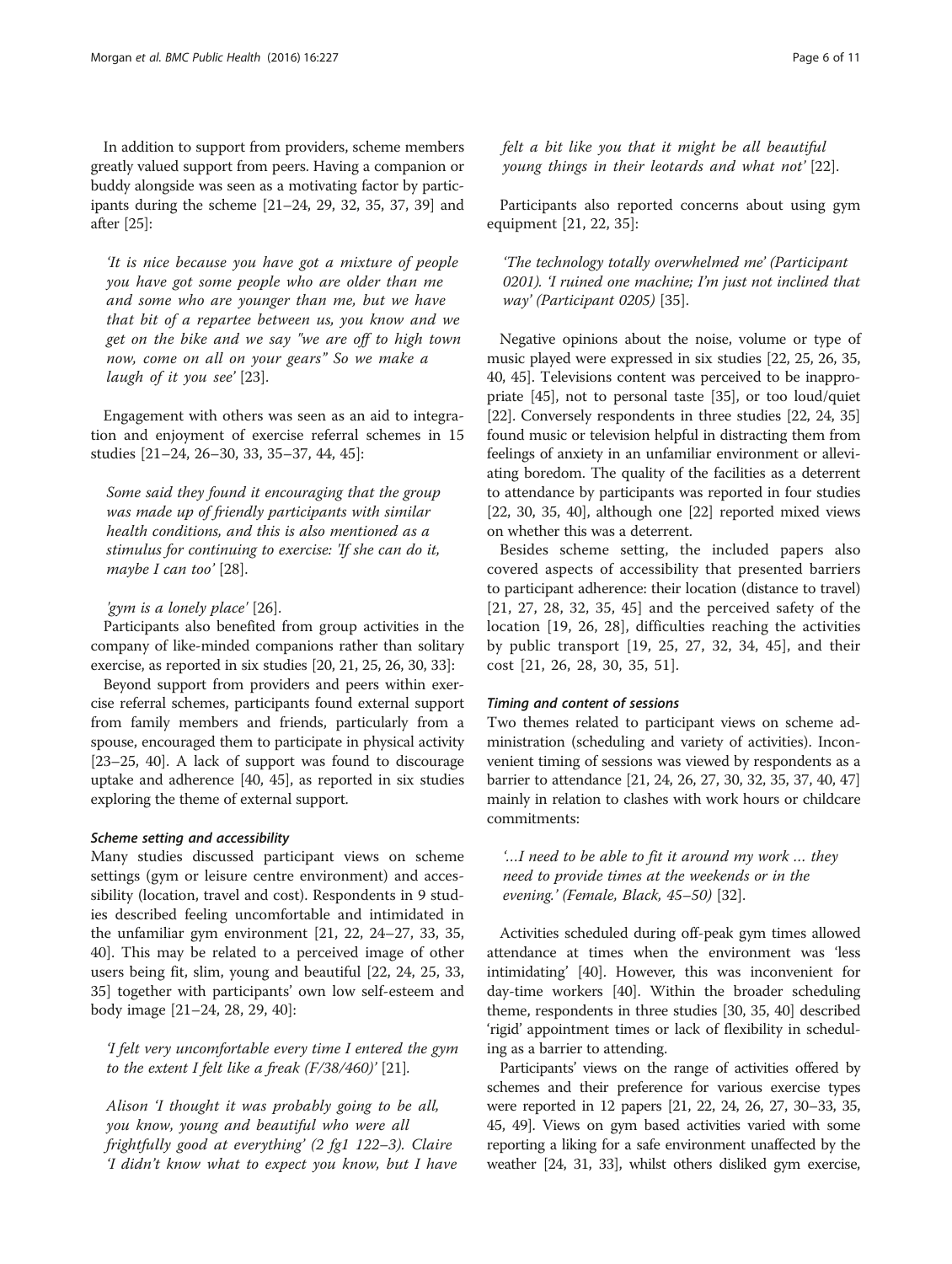citing boredom [[21, 24](#page-9-0), [35](#page-9-0)], preference to be outside [\[21](#page-9-0)] or a dislike of lifting weights [\[24\]](#page-9-0):

A number of participants referred to exercise sessions as being `boring', often citing the monotony of the programme, or the machines as the root cause [\[35](#page-9-0)].

While many valued the range of existing activities, others wanted more variety [[27](#page-9-0), [30, 31, 33\]](#page-9-0). Preferences for other forms of exercise were discussed, including group-based activities such as dance, aerobics or yoga [\[22, 24](#page-9-0), [32, 33,](#page-9-0) [45](#page-10-0)], swimming [[21](#page-9-0), [22, 27](#page-9-0), [33](#page-9-0), [45\]](#page-10-0) or outdoor activities such as walking [\[21, 22,](#page-9-0) [45\]](#page-10-0) and cycling [\[21, 22\]](#page-9-0).

# II. Intrinsic factors Individualisation

Two themes related to individual preferences, religion or culture affecting adherence to a scheme. Eight studies exploring the theme of personalised service described scheme members wanting individualised attention and an exercise schedule tailored to their needs, ability or preferences [\[21](#page-9-0), [24](#page-9-0)–[27, 32, 33, 35\]](#page-9-0). For example,

'I don't like particularly just being a number I like the fact that someone was paying attention to me' (Yvonne, aged 65, at week five of the programme) [\[24\]](#page-9-0).

'They were interested in dovetailing it to me personally… feel healthier as a result.' (Male, White, 51–65) [\[32\]](#page-9-0).

The views of participants from minority religions and cultures also highlighted the need for individualisation of schemes. Scheme members [\[19, 28](#page-9-0), [45\]](#page-10-0) clearly identified the need for women-only sessions to meet the religious needs of Muslim women:

The health and fitness adviser was also aware of possible religious barriers, specifically the need for Muslim women to exercise in a men-free environment, thus respecting male–female dynamics within Islam. In addition, it was important not to hold women only sessions on Fridays (Jumma), the Muslim holy day [[19\]](#page-9-0).

Language problems and an inability to communicate effectively were identified as barriers to uptake and adherence by participants in two studies [\[19,](#page-9-0) [45\]](#page-10-0).

'I turned back at the door because I knew I wouldn't be able to understand what the lady at the desk would say' [[19](#page-9-0)].

# Goals and motivation

Studies exploring scheme members' goals and motivations reported a range of views from which few clear themes

emerged. However, a range of perceived improvements in physical health and mental well-being were reported.

Despite the nature of the intervention, increased physical activity was not the main goal for participants when joining a scheme. More common motivations were improved health, reducing existing health problems or avoidance of ill health, as reported in seven [\[20](#page-9-0)–[24, 27,](#page-9-0) [39](#page-10-0)] of the nine studies [\[20](#page-9-0)–[24](#page-9-0), [27, 33,](#page-9-0) [39](#page-10-0), [45\]](#page-10-0) discussing goals. For example,

'I don't want to be sitting in a wheelchair do I in another ten years. I just want to be active and keep going' [\[23\]](#page-9-0).

Participants tended to focus on having better fitness levels [\[21](#page-9-0), [23](#page-9-0), [24](#page-9-0), [33](#page-9-0)], or aimed to lose weight [[21](#page-9-0), [22](#page-9-0), [24, 33\]](#page-9-0). Social inclusion goals, such as 'getting out of the house' or 'making friends' were reported in three studies [[21, 22, 24\]](#page-9-0).

Motivation was explored in 17 studies [[19](#page-9-0), [21](#page-9-0)–[28](#page-9-0), [32](#page-9-0), [34](#page-9-0)–[36](#page-9-0), [40, 45](#page-10-0), [47, 48](#page-10-0)] and varied without clear themes emerging other than that participants felt they should exercise [[24, 26, 28\]](#page-9-0) and lacked self-motivation [\[21, 24](#page-9-0)–[26, 32](#page-9-0), [48](#page-10-0)]. Lack of time as a result of personal commitments was identified as a barrier in all four studies [\[21, 24, 32,](#page-9-0) [40\]](#page-10-0) exploring the theme. Personal commitments to work, family or social demands made it difficult to find time to exercise. Whether enjoyment of exercise was perceived by participants as a crucial factor for joining or completing ERS programmes is unclear: studies [[21, 22](#page-9-0), [24, 26](#page-9-0), [35\]](#page-9-0) exploring this theme reported that some participants enjoyed the activity itself [\[21, 22](#page-9-0), [24, 26](#page-9-0), [35\]](#page-9-0) whereas others, whilst not enjoying the activity, appreciated the associated benefits such as satisfaction in maintaining willpower to achieve their goals [\[22](#page-9-0), [24\]](#page-9-0) or the physical benefits [\[22, 24](#page-9-0), [26, 35](#page-9-0)]. Eleven studies [[21](#page-9-0), [23](#page-9-0)–[26](#page-9-0), [31](#page-9-0), [32, 34,](#page-9-0) [40, 41, 47\]](#page-10-0) explored health concerns, which were reported as a facilitator for those desiring health improvement [[21](#page-9-0), [24](#page-9-0), [26](#page-9-0)] but a barrier for those with concerns of injury or exacerbation of a condition [\[21, 23](#page-9-0)–[26, 32,](#page-9-0) [41, 47](#page-10-0)].

Participants in twenty-one studies [[21](#page-9-0)–[27](#page-9-0), [29, 31](#page-9-0)–[37](#page-10-0), [39, 40, 42](#page-10-0)–[44](#page-10-0), [50](#page-10-0)] described outcomes resulting from participating in an ERS. A range of improvements in physical health and mental well-being were reported. The most common improvements were to aspects of physical health (general physical fitness [\[21](#page-9-0)–[24, 26, 27, 29](#page-9-0), [31](#page-9-0)–[35](#page-9-0), [40, 42](#page-10-0)], general health benefits [\[21](#page-9-0)–[24, 31](#page-9-0)–[34](#page-9-0), [36](#page-9-0), [37](#page-10-0), [39](#page-10-0), [40](#page-10-0), [42, 44, 50](#page-10-0)], weight loss or improved tone [[21](#page-9-0), [23](#page-9-0), [24](#page-9-0), [26, 27, 32](#page-9-0), [34,](#page-9-0) [42, 50](#page-10-0)] and increased physical activity [[24](#page-9-0), [31](#page-9-0)–[35](#page-9-0), [40](#page-10-0), [43](#page-10-0), [50](#page-10-0)]). Notably, improvements in mental well-being were reported in 14 studies [\[21](#page-9-0)–[24, 26](#page-9-0), [27](#page-9-0), [29](#page-9-0), [31](#page-9-0), [33](#page-9-0), [34](#page-9-0), [36](#page-9-0), [40](#page-10-0), [42](#page-10-0), [50](#page-10-0)].

… 'I feel totally at one, totally alive and totally happy' [*Mary, 1i3 73]* [[22](#page-9-0)].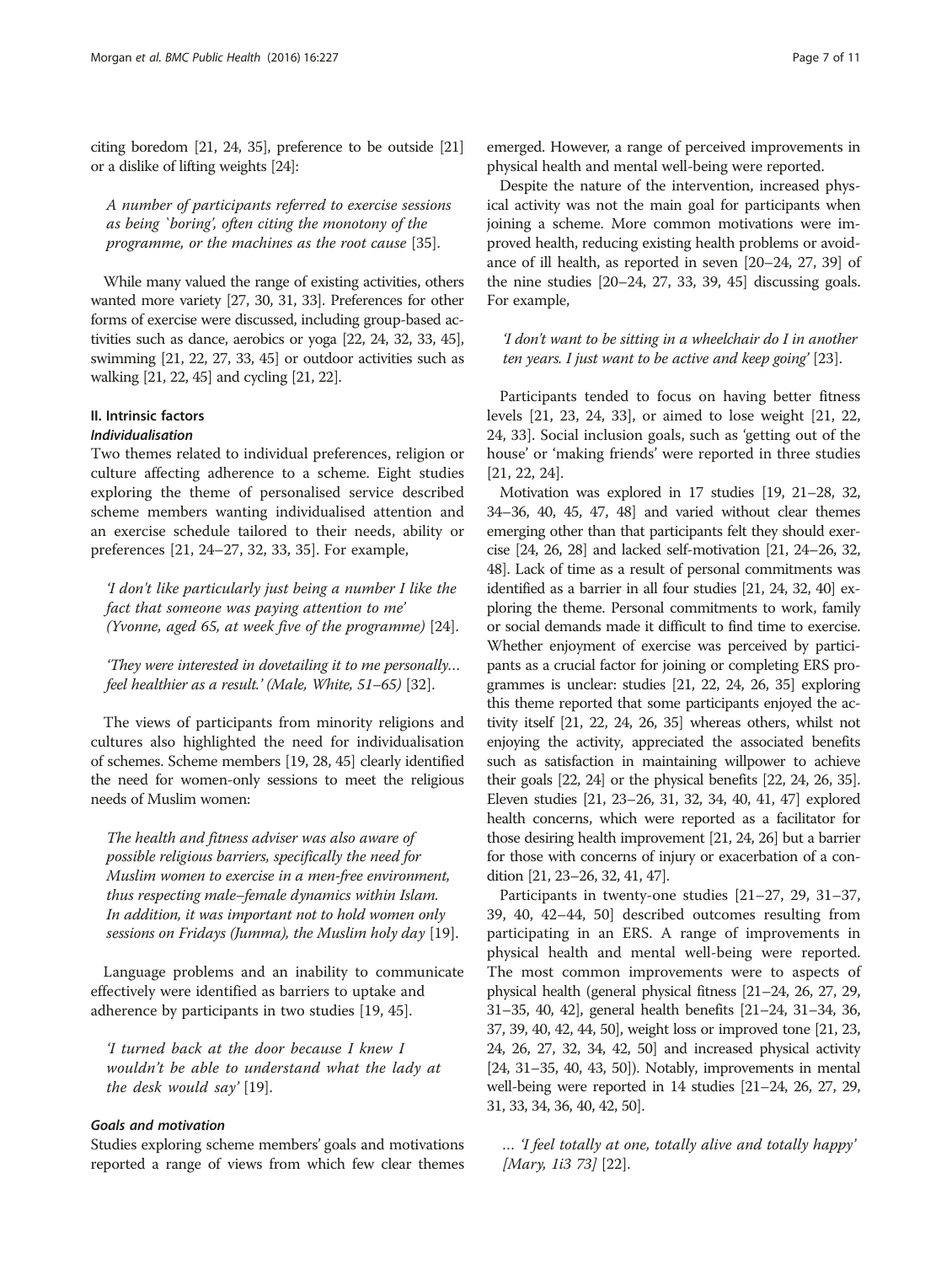<span id="page-7-0"></span>Respondents also described improved social engagement [[22, 24, 31](#page-9-0), [33](#page-9-0), [34](#page-9-0), [40](#page-10-0), [42, 50\]](#page-10-0) and an increase in personal autonomy [\[21](#page-9-0), [22](#page-9-0), [24, 26, 27, 29, 31, 33, 34](#page-9-0)].

When recalling ERS participation, interviewees expressed the importance of their own personal qualities to successful recovery and increasing independence, attributing improvements to internal factors such as motivation, willpower and self-determination [[29](#page-9-0)]

Five studies [\[21, 27, 31](#page-9-0), [33](#page-9-0), [37\]](#page-10-0) noted a perceived poor or negative outcome of ERS. Participants reported negative effects on general health and mental health [[21\]](#page-9-0), an exacerbation of specific health problems [\[37\]](#page-10-0), a disappointment over failure to lose weight [\[27](#page-9-0)] and the view that not all could benefit from increased social engagement. Lack of benefit from social engagement was an issue for those with caring commitments or because a gym setting was found less conducive to engagement [[31](#page-9-0), [33](#page-9-0)].

There was limited information available on participant views of on-going exercise after completion of exercise referral schemes. These were explored in five studies [[23, 24, 27, 34](#page-9-0), [35](#page-9-0)]. Establishing regular exercise routines and exercise becoming a habit were perceived by participants as facilitators of long-term physical activity [\[24](#page-9-0), [27](#page-9-0), [34](#page-9-0)].

'I've started walking to the shops, where I took the car in the past' [\[34](#page-9-0)].

Similarly, the risks of falling out of the habit of exercise [[23, 24](#page-9-0)] and loss of social support when scheduled exercise sessions with similar individuals finished [[23](#page-9-0), [27](#page-9-0), [35](#page-9-0)] were identified as barriers. For example,

…others expressed concerns that they might struggle to maintain motivation without a commitment to exercise in a set time and place and the loss of social support [\[27](#page-9-0)].

| Dimensions                                                                                                                           | LOW implementation (Barriers)                                                                                                                                                                                                                                                                                                                                                                                                                                                                                                                                                        | HIGH implementation (Facilitators)                                                                                                                                                                                                                                                                                                                                                                                                                                                                                                                                                                                                                                                      |
|--------------------------------------------------------------------------------------------------------------------------------------|--------------------------------------------------------------------------------------------------------------------------------------------------------------------------------------------------------------------------------------------------------------------------------------------------------------------------------------------------------------------------------------------------------------------------------------------------------------------------------------------------------------------------------------------------------------------------------------|-----------------------------------------------------------------------------------------------------------------------------------------------------------------------------------------------------------------------------------------------------------------------------------------------------------------------------------------------------------------------------------------------------------------------------------------------------------------------------------------------------------------------------------------------------------------------------------------------------------------------------------------------------------------------------------------|
| Context<br>Socioecological context of ERS<br>patients (eq personal characteristics,<br>home, work and family)                        | Concerns about worsening health problems<br>was a barrier to adherence for some participants<br>Lack of time as a result of personal commitments<br>to work, family, role as a carer or social demands<br>Loss of social support after the intervention<br>Lack of external support from family members,<br>particularly a spouse<br>Not accommodating cultural/religious<br>requirements : eq, language problem and the<br>inability to communicate effectively with providers                                                                                                      | <b>External support from family members</b> particularly<br>a spouse<br>Cultural/religious sensitivity such as women-only<br>activities and consideration of religious holy days<br>Maintaining routine: Making exercise a habit was<br>viewed as important to ongoing physical activity<br>beyond the ERS scheme                                                                                                                                                                                                                                                                                                                                                                       |
| Evidence<br>Could include research evidence,<br>clinical experience, patient experience<br>and local data                            | Participant experience<br>Perceived poor/negative outcomes of ERS<br>included general and mental health, exacerbation of<br>specific health problems, disappointment over failure<br>to lose weight and not benefitting from increased<br>social engagement<br>Poor perceptions of the intervention atmosphere<br>and environment: Feeling uncomfortable in an<br>'intimidating gym environment'; Dislike of music/tvs<br>in gyms; Difficulties operating gym equipment; Poor<br>quality facilities<br>Dislike of gym-based exercise due to boredom,<br>preference for being outside | Participant experience<br>Perceived improvements: Physical health<br>improvements were the most commonly described;<br>Others included weight-loss and physical activity,<br>mental wellbeing and personal autonomy, social<br>engagement - both during and after the programme<br>Liking for gym-based activities because of its safe<br>environment and weather independence<br>Desire for range of different types of physical<br>activities including dance, aerobics, yoga, swimming,<br>or outdoor activities such as walking and cycling<br>Group activities valued, with participants liking being<br>in the company of like-minded companions rather<br>than solitary exercise |
| <b>Facilitation</b><br>Factors related to the presence or<br>absence of how the ERS scheme<br>facilitates participation and progress | Perceived lack of sufficient support and<br>supervision from providers<br>High cost of exercise facilities, particularly after a<br>subsidised ERS scheme<br><b>Inconvenient scheduling</b> eq activity timings<br>clashing with work hours or child care<br>Lack of ongoing professional support after the ERS<br>Venue Location Problems: Long distance to travel,<br>difficulties with public transport, perceptions of<br>venue locations not being safe for women                                                                                                               | Support and supervision from providers to help<br>guide safe and efficient exercise, provide equipment,<br>knowledge and motivation<br>Peer support highly valued, specifically in relation to<br>(i) having a companion/buddy to do the activity with<br>during the scheme; (ii) engagement with others<br>aiding integration and enjoyment<br>Individualised and personalised service including<br>an exercise programme tailored to user needs, ability,<br>health status, preferences, goals and values<br><b>Off-peak scheduling:</b> The gym environmental was<br>perceived to be less intimidating during off-peak hours.<br>However, this was inconvenient for day-time workers |

Continuing professional support after the ERS programme was desired and described as a facilitator

The bold highlights the identified themes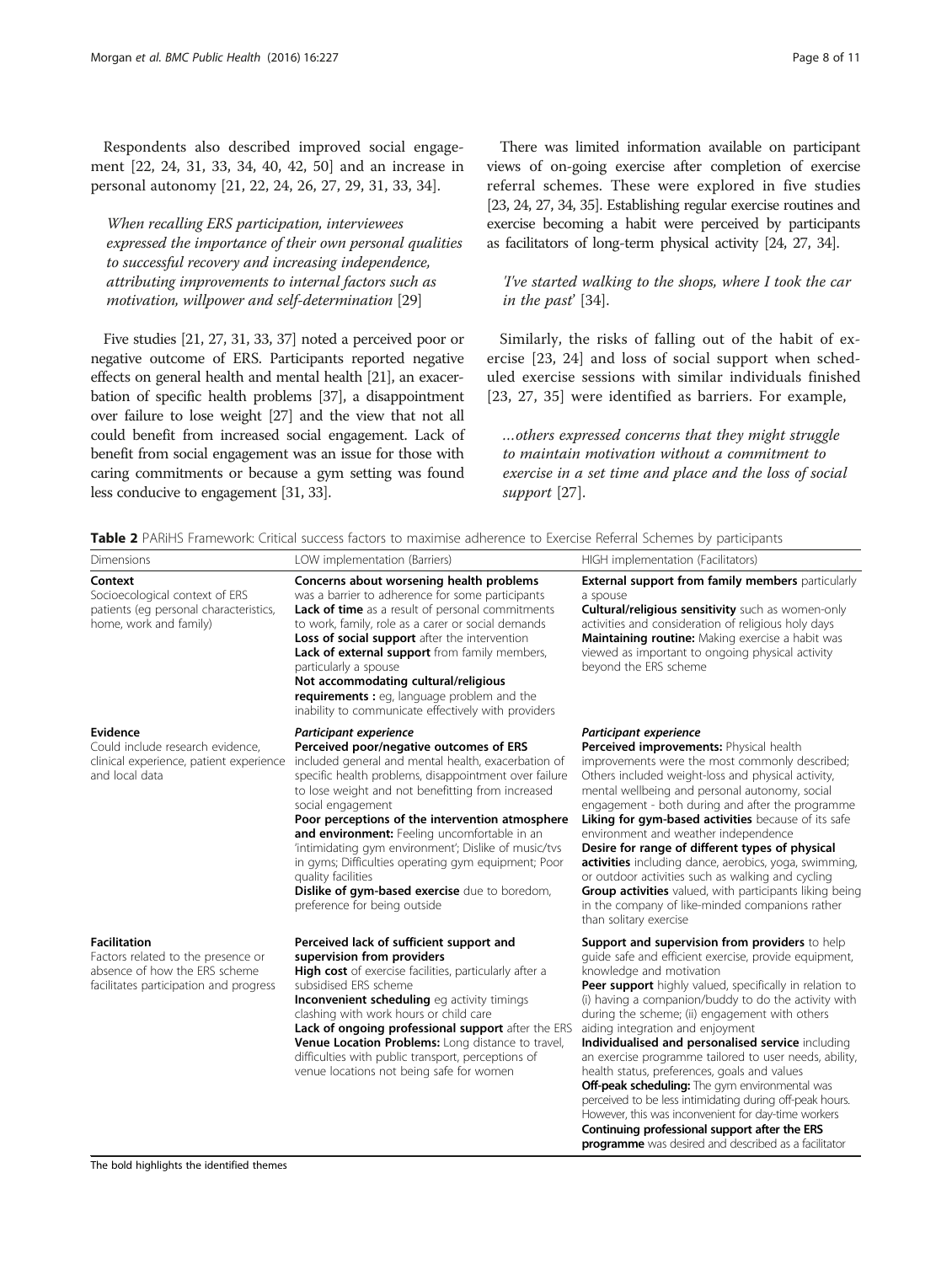# <span id="page-8-0"></span>III. Framework for successful implementation of exercise referral schemes

We summarized the participant views according to how they might be taken into consideration when implementing an exercise referral scheme (Table [2\)](#page-7-0). To achieve this we mapped the themes against the core concepts of the PARiHS (Promoting Action on Research Implementation in Health Services) Framework [\[52](#page-10-0)], a conceptual implementation framework based on evidence on the critical success factors to successful implementation of interventions in practice. Within the Framework, successful implementation of an intervention is associated with the evidence supporting its use, the context in which it is being introduced, and the way in which it is facilitated to achieve successful outcomes. The barriers and facilitators are mapped against these core concepts on a high (facilitator) to low (barrier) continuum. This framework has been adapted to map out the identified barriers and facilitators to implementation of exercise referral schemes within the same three dimensions, envisaged from the perspective of ERS participants.

# **Discussion**

The NICE guidance on exercise referral schemes (PH54) [[9\]](#page-9-0) recommends incorporating core behaviour change techniques outlined in a separate guideline, NICE public health guidance 49 (PH49) [[13](#page-9-0)]. This provides advice on how such techniques can be applied to interventions aimed at changing damaging behaviours. The themes identified here give providers a perspective on what makes it more or less likely that scheme participants will make sustained behaviour changes.

One recommendation is that interventions advise on and arrange social support. The views presented in this review show that support from providers, peers, family and friends is a strong facilitator for adherence. Another recommendation is that interventions recognise when people are open to change. Identified themes that focus on goals, motivation, enjoyment of exercise, existing health concerns and personal commitments provide insight into how participants feel about incorporating exercise into their daily lives. Preferences on scheme setting and accessibility (cost, location, travel, setting) and the timing and content of activities (scheduling of activities and types and variety of activity) are valuable background information for agreeing goals and developing action plans to help change behaviour, another core behaviour change technique recommended. The exercise referral guidance [[9](#page-9-0)] also recommends that schemes tailor interventions to individual needs. Identified themes relating to religion and culture and individualised, personalised service are factors that influence adherence and are worth taking into account. Participant views on making exercise a habit post-programme could help to develop coping plans to prevent relapse.

The included studies in this systematic review report a large number of participant views on multiple facets of ERS adherence. Unfortunately no common themes emerged for participant motivation, likely to be a key element in promoting of physical activity. This may be due to the heterogeneity across studies, an issue pointed out by Pavey and colleagues in a systematic review of levels and predictors of exercise referral schemes [\[53\]](#page-10-0).

#### Limitations

Although the quality of studies overall was judged as moderate, a number of qualitative studies were generally well conducted research within PhD theses. The nature of the qualification requires a single investigator. This meant the studies were assessed as moderate, despite being otherwise well conducted. Other studies assessed as low were process evaluations that were not designed with formal methodologies. Nevertheless they were of value in corroborating data from other studies.

The available evidence was limited for some populations: ethnic minorities, people with disabilities and low socio-economic groups. The studies generally reported on older age groups and included more women than men. Most schemes included a range of activities. However, views expressed by participants focused primarily on the gym and exercise classes.

Table 3 Summary of themes

| Theme                                                         | Facilitator | Barrier   |
|---------------------------------------------------------------|-------------|-----------|
| Support                                                       |             |           |
| Professional advice and supervision (during and<br>after ERS) | $\sqrt{}$   |           |
| Encouragement and support from peers and<br>family or friends |             |           |
| Social engagement with other participants                     |             |           |
| Setting/accessibility                                         |             |           |
| Accessible location                                           | $\sqrt{}$   |           |
| Good public transport links                                   |             |           |
| Loud music/TV in gym                                          |             | V         |
| Gym environment                                               |             |           |
| Complex gym equipment                                         |             | $\sqrt{}$ |
| Poor quality facilities                                       |             |           |
| Cost                                                          |             |           |
| Timing and content                                            |             |           |
| Variety of exercise options                                   |             |           |
| Flexible session times                                        |             |           |
| Individualisation                                             |             |           |
| Tailored exercise programmes                                  |             |           |
| Lack of cultural awareness and language difficulties          |             | V         |
| Goals and motivation                                          |             |           |
| Perceived benefits in physical and mental health              | V           |           |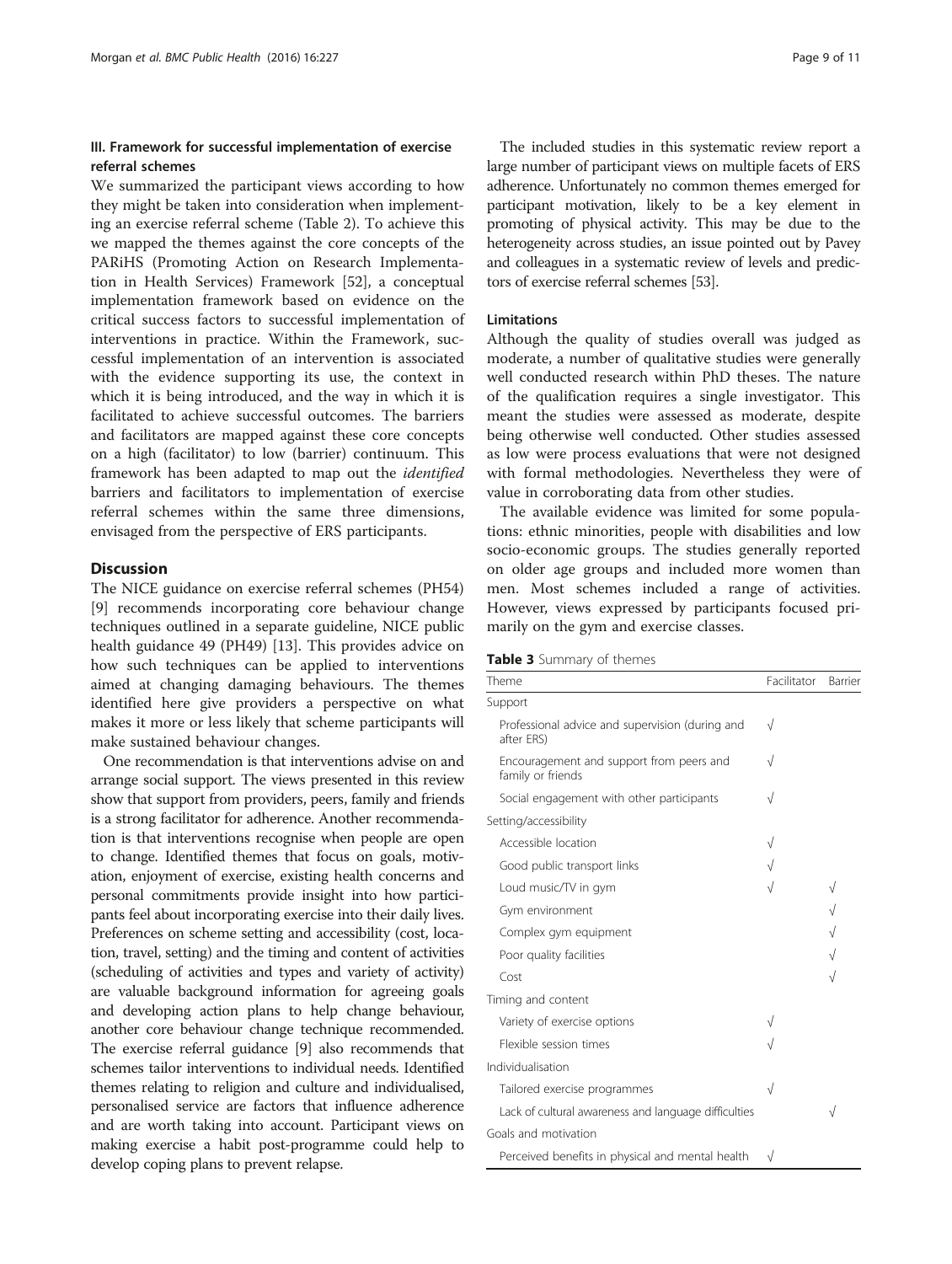# <span id="page-9-0"></span>Conclusion

This paper describes the views of a wide range of scheme participants identified in a systematic review of barriers and facilitators of adherence to exercise referral schemes [14] informing NICE's 2014 public health guidance on this topic [9]. These findings (summarised in Table [3\)](#page-8-0) were consistent across the research and provide valuable insights that commissioners and providers should consider to maximise the chances of adherence to a scheme and successful outcomes for participants. Further research should concentrate on schemes that have been adapted to reflect these findings.

#### Competing interests

The authors declare that they have no competing interests.

#### Authors' contributions

FM, AW, RT, HM, JJ and SE made major contributions to the conception and design of the study. FM, AW, LS, RT and HM acquired, analysed and interpreted the data. FM, AB, AW and LS drafted the manuscript and other authors revised it critically for intellectual content. All authors read and approved the final manuscript.

#### Acknowledgements

This work was supported by the National Institute for Health & Care Excellence. The opinions expressed in this paper are those of the authors and not necessarily those held by their funding bodies or employers.

#### Author details

<sup>1</sup>Specialist Unit for Review Evidence (SURE), Cardiff University,1st Floor, Neuadd Meirionnydd, Heath Park Campus, Cardiff CF14 4YS, UK. <sup>2</sup>National Institute for Health and Care Excellence, Level 1A, City Tower, Piccadilly Plaza, Manchester M1 4BD, UK.

# Received: 29 September 2015 Accepted: 17 February 2016 Published online: 05 March 2016

#### References

- 1. World Health Organization. Global Recommendations on Physical Activity for Health. [Online]. 2010. Available from: [http://whqlibdoc.who.int/](http://whqlibdoc.who.int/publications/2010/9789241599979_eng.pdf) [publications/2010/9789241599979\\_eng.pdf Accessed](http://whqlibdoc.who.int/publications/2010/9789241599979_eng.pdf) Accessed 02/10/2014.
- 2. Department of Health PAHIaP. Start Active, Stay Active: A report on physical activity from the four home countries' Chief Medical Officers. London: Department of Health; 2011.
- 3. OECD. Health at a Glance 2013: OECD Indicators. London: OECD publishing; 2013.
- 4. Townsend N, Wickramasinghe K, Williams J, et al. Physical Activity Statistics 2015. London: British Heart Foundation; 2015.
- 5. Public Health England. Health Impact of Physical Inactivity [Online]. Available from:<http://www.apho.org.uk/resource/view.aspx?RID=123459>; Accessed 03/10/2014.
- 6. Boyce T, Robertson R, Dixon A. Commissioning and behaviour change: Kicking bad habits final report. London: The King's Fund; 2008.
- 7. Fox K, Biddle S, Edmunds L, et al. Physical activity promotion through primary health care in England. Br J Gen Pract. 1997;47:367–9.
- 8. Department of Health. Exercise Referral Systems: A National Quality Assurance Framework. London: Department of Health; 2014.
- 9. National Institute for Health and Care Excellence. Exercise referral schemes to promote physical activity: NICE public health guidance 54. London: National Institute for Health and Care Excellence; 2014.
- 10. Campbell F, Holmes M, Everson-Hock E, et al. A systematic review and economic evaluation of exercise referral schemes in primary care: A short report. Health Technol Assess. 2015;19(60):1-110.
- 11. National Institute for Health and Care Excellence. Four Commonly Used Methods to Increase Physical Activity: Brief Interventions in Primary Care, Exercise Referral Schemes, Pedometers and Community-Based Exercise Programmes for Walking and Cycling. London: National Institute for Health and Care Excellence; 2006.
- 12. Pavey TG, Anokye N, Taylor AH, et al. The clinical effectiveness and cost-effectiveness of exercise referral schemes: a systematic review and economic evaluation. Health Technol Assess. 2011;15:i–254.
- 13. National Institute for Health and Care Excellence. Behaviour change: individual approaches; NICE public health guidance 49. London: National Institute for Health and Care Excellence; 2014.
- 14. Morgan F, Turley R, Morgan H, et al., NICE Guidance: Physical activity: exercise referral schemes to promote physical activity (partial update of PH2). Evidence Review: The factors that influence referral to, attendance at and successful completion of exercise schemes and longer term participation in physical activity. London: National Institute for Health and Care Excellence; 2014
- 15. Moher D, Liberati A, Tetzlaff J, et al. Preferred reporting items for systematic reviews and meta-analyses: the PRISMA statement. J Clin Epidemiol. 2009; 62:1006–12.
- 16. National Institute for Health & Care Excellence. Methods for the development of NICE public health guidance 3rd edition. London: National Institute for Health and Care Excellence; 2012.
- 17. ATLAS.ti. Version 7. [Computer sofware] (2012) Berlin, Scientific Software Development. 2015
- 18. Dixon-Woods M, Agarwal S, Jones D, et al. Integrative approaches to qualitative and quantitative evidence. London: Health Development Agency; 2004.
- 19. Carroll R, Ali N, Azam N. Promoting physical activity in South Asian Muslim women through 'exercise on prescription'. Health Technol Assess. 2002;6(8):1–92.
- 20. Wiles R, Demain S, Robison J, et al. Exercise on prescription schemes for stroke patients post-discharge from physiotherapy. Disabil Rehabil. 2008;30:1966–75.
- 21. Beers H. Factors influencing physical activity behaviour in adults at risk of coronary heart disease: a quantitative and qualitative study of an exercise referral scheme. Doctoral thesis. University of Liverpool; 2006
- 22. Crone D. Physical Activity and Mental Health A Qualitative Investigation into the Experiences of Participants on Exercise Referral Schemes. Doctoral thesis. University of Leeds; 2002
- 23. Graham R. Stakeholder perspectives on an exercise referral scheme. Doctoral thesis. Liverpool John Moores; 2006
- 24. Hardcastle S. Perceptions and Experiences of Physical Activity among Women in an Exercise Referral Programme. Doctoral thesis. University of Brighton; 2002
- 25. Martin C, Woolf MK. The retrospective evaluation of a general practitioner exercise prescription prgramme. J Hum Nutr Diet. 1999;12 Suppl 1:32–42.
- 26. Mills H. A Mixed Method Investigation into the perception and measurement of success in the Healthwise Exercise Referral Scheme. Doctoral thesis. University of Gloucestershire; 2008
- 27. Murphy S, Raisanen L, Moore G, et al. The evaluation of the National Exercise Referral Scheme in Wales. Cardiff: Welsh Government; 2010.
- 28. Schmidt M, Absalah S, Nierkens V, et al. Which factors engage women in deprived neighbourhoods to participate in exercise referral schemes? BMC Public Health. 2008;8:371.
- 29. Sharma H, Bulley C, van Wijck FM. Experiences of an exercise referral scheme from the perspective of people with chronic stroke: a qualitative study. Physiotherapy. 2012;98(4):336–43.
- 30. Shaw R, Gillies M, Barber J, et al. Pre-exercise screening and health coaching in CHD secondary prevention: a qualitative study of the patient experience. Health Educ Res. 2012;27(3):424–36.
- 31. Stathi A, McKenna J, Fox KR. The experiences of older people participating in exercise referral schemes. J R Soc Promot Health. 2004;124(1):18–23.
- 32. Taket A, Crighton N, Gauvin S. DOROTHEA: diabetes on referral option to healthy exercise for adults. Evaluating the effects of DOROTHEA: a pilot activity promotion scheme for adults with type 2 diabetes in Lambeth and Southwark London. London: South Bank University; 2006.
- 33. Wormald H, Ingle L. GP exercise referral schemes: Improving the patient's experience. Health Educ J. 2004;63(4):362–73.
- 34. Wormald H, Waters H, Sleap M, et al. Participants' perceptions of a lifestyle approach to promoting physical activity: targeting deprived communities in Kingston-upon-Hull. BMC Public Health. 2006;6:202.
- 35. Cock D. Development of REFERQUAL; an Instrument for Evaluating Service Quality in GP Exercise Referral Schemes. Doctoral thesis. University of Central Lancashire; 2006
- 36. Joyce KE, Smith KE, Henderson G, et al. Patient perspectives of Condition Management Programmes as a route to better health, well-being and employability. Fam Pract. 2010;27(1):101–9.